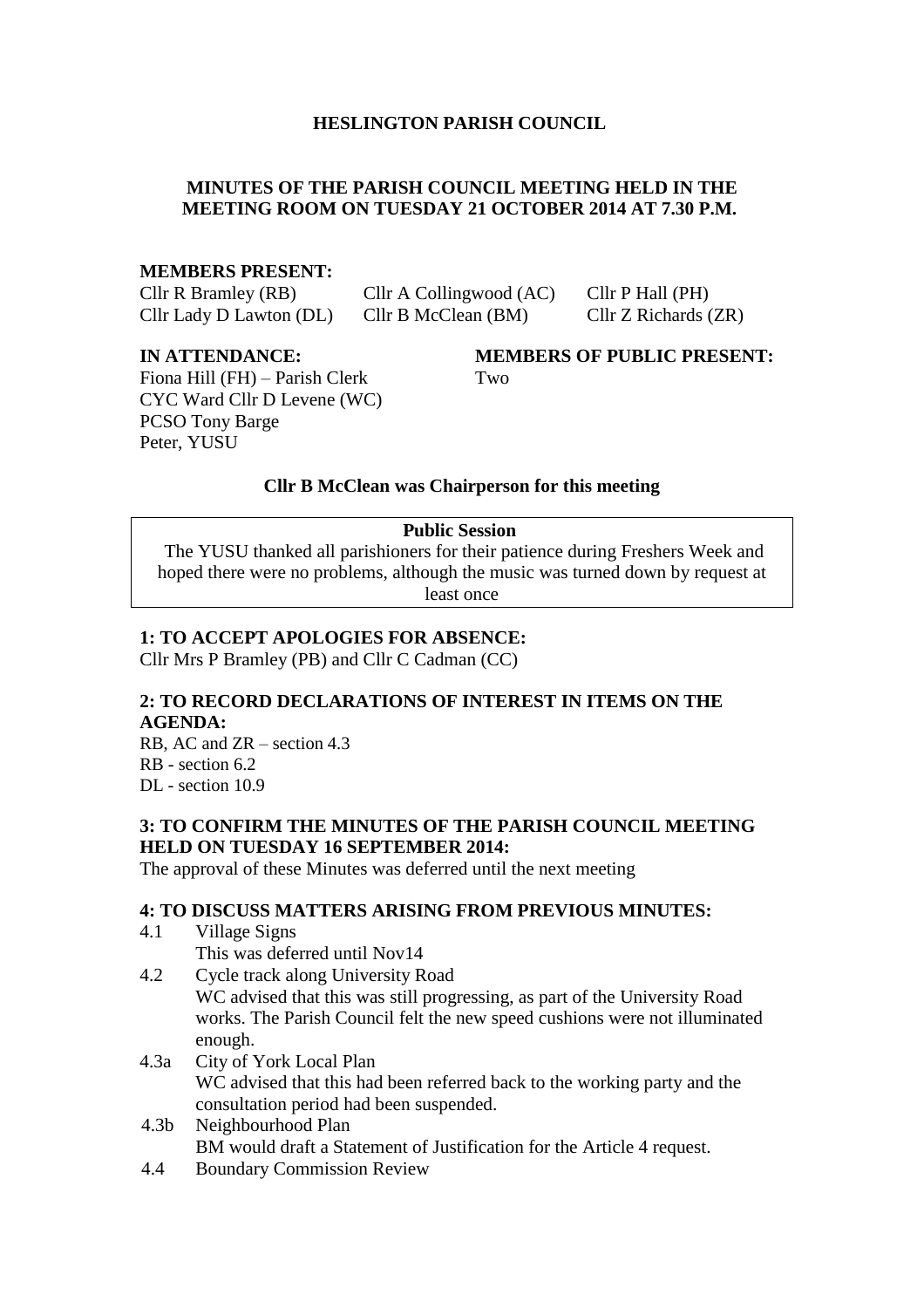The Parish Council would offer any assistance needed to Julian Sturdy as he fought to correct the error with Holmefield.

4.4 CYC Community Governance Review Cllr Aspden would be asked about this procedure.

### **5: TO DISCUSS MATTERS RAISED BY PARISH CLERK/RESPONSIBLE FINANCIAL OFFICER:**

- 5.1 Bookkeeping records for year ending 31Mar15 to date FH circulated copies around Parish Councillors.
- 5.2 Internal Control Check(s) The Parish Council conducted annual return checks and found everything to be in order.
- 5.3 Internal Audit FH confirmed that the External Auditor had completed their work.
- 5.4 Matters raised with/by Yorkshire Local councils Association (YLCA) 5.4.1 Rules for effective management of recording at Parish Council meetings.

These were approved and would be available at future meetings.

- White Rose Update

A New Local Council Award Scheme was announced and more details would follow.

5.5 To approve for payment the invoices as follows:

| 5.5.1 | Parish Clerk Salary    | £256.62 | 001562 |
|-------|------------------------|---------|--------|
| 5.5.2 | <b>HMRC - PAYE</b>     | £389.82 | 001563 |
| 5.5.3 | Parish Clerk Expenses  | £43.16  | 001564 |
| 5.5.4 | Parish Clerk Expenses  | £34.58  | 001566 |
| 5.5.5 | Lengthsman Salary      | £256.97 | 001567 |
| 5.5.6 | PKF Littlejohn - Audit | £120.00 | 001568 |
|       |                        |         |        |

Cheque 001565 was cancelled

The Parish Council unanimously agreed that they would like the "Finance Section", should be moved back down the agenda, to where is originally was.

The Budget 2015/2016 would be included on the next agenda.

# **6: TO DISCUSS, IF NECESSARY, LONG-STANDING MATTERS:**

- 6.1a Appearance of village Village planters would be discussed at the next meeting. The suspected Japanese Knotweed was identified as something else by CYC .
- 6.1b Severe Weather Issues NTR
- 6.2 Rights of way/SSSI (e.g. Dog Orders) NTR
- 6.3 Highway Matters/Major Events (e.g. Marathons) WC would look into parking near the Golf Course, of approx 12 vehicles, which obstruct the pavement, to see if signage and double yellow lines would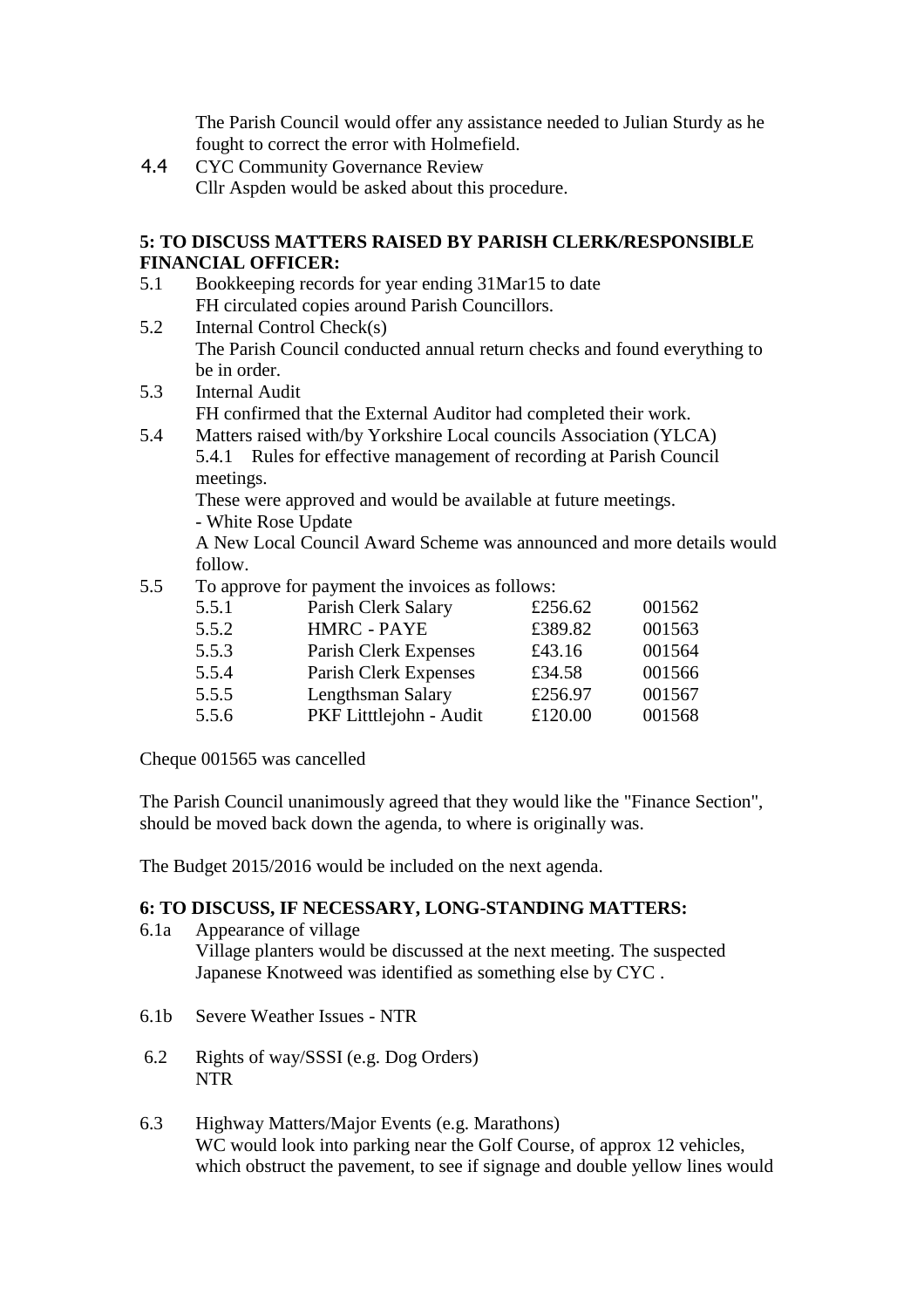assist. WC and RB would have a site meeting at University Road/Field Lane to view illegal parking there. WC would report missing signs and signs obscured by overgrown vegetation between the village and Grange Farm. The signs left over from the Marathon were not removed for near a week after the event.

FH was asked to write to CYC quoting the objection quotes below back to them as being applicable to the existing pedestrian crossing on Heslington Lane and about which we have frequently commented in the past - "There is currently poor inter-visibility between pedestrians and motorists at this point, and motorists approaching the crossing point near the darkened section of road are not likely to identify the need to give way to crossing pedestrians until they are very close to the crossing point".

- 6.4a University of York Jeffrey Stern had reported to university security noise on 01/02 October 2014 at 0300 hrs
- 6.4b HMO's NTR
- 6.5 Elvington 6.5.1 Noise from Elvington Airfield w/e 27/28 Sep 2014 The Parish Council would write to express concern at the noise caused. FH had obtained the relevant contacts from PB
- 6.6 Communication Website - NTR

Newsletter - BM had drafted an Autumn edition, which was approved

Broadband - NTR

# **7: TO RECEIVE ANY MATTERS RAISED BY MEMBERS OF PUBLIC:** None

# **8: TO REPORT AND MAKE RELEVANT RECOMMENDATIONS ON NEW PLANNING APPLICATIONS:**

*Letter A:We support the application Letter B:We have no objections Letter C:We do not object but wish to make comments or seek safeguards as set out overleaf Letter D:We object on the planning grounds set out overleaf* 8.1 14/02158//FUL 2 Paddock Close, School Lane

Letter D Unanimous

The Parish Council object in the strongest terms to this application. It supports the letter submitted by Heslington Village Trust. It does not support retrospective applications. Please ensure that enforcement action is taken immediately.

Cllr Levene would try to "Call In" this application

# **9.TO RECEIVE PLANNING DECISIONS BY CITY OF YORK COUNCIL:** None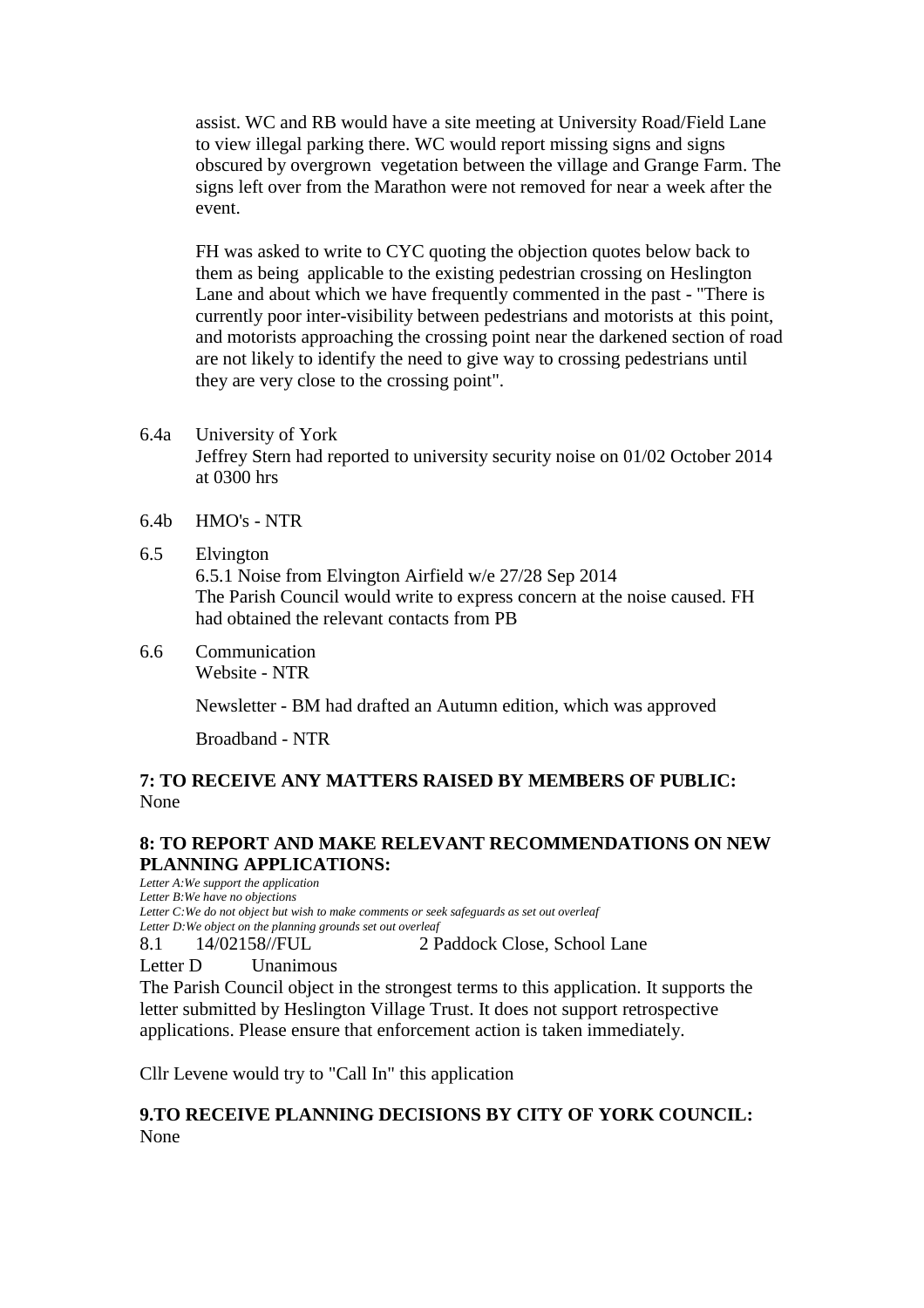# **10: TO RECEIVE REPORTS FROM REPRESENTATIVES OF FOLLOWING OUTSIDE BODIES:**

- 10.1 Ward Cllr David Levene Nothing other than as discussed under relevant sections of agenda. 10.2 North Yorkshire Police PCSO 5557 Tony Barge spoke at length about his role and crime within the parish.
- 10.3 Heslington East Community Forum DL would replace Jeffrey Stern
- 10.4 Good Neighbours Forum At the meeting on 29Sep14, the proposal at Heslington East, and the Parking Cap were raised.
- 10.5 Ouse and Derwent Drainage Board There was a meeting today, with a further meeting in November 2014 regarding the flooding risk from the University Lake. Yorkshire Water had been asked about the problem of sewage discharge.
- 10.6 Sportsfield The Primary School had been consulted about the design of new play equipment and fundraising would commence soon.
- 10.7 York Environment Forum There were responding to the current Local Plan situation with positive points

#### 10.8 Alms Houses These had all been decorated.

10.9 The Meeting Room

FH was drafting an agreement between the Parish Council and the Management Committee. DL advised that a new boiler was needed and WC advised on grants available through Yorventure. There would be a deficit in the accounts for this financial year. A new leaflet had been printed, which would be delivered with the next newsletter and available in the public houses. The possibility of the signpost would be researched. The possibility of a hearing loop would be raised at a future meeting.

# **11: TO REPORT ANY NEW CORRESPONDENCE RECEIVED BY THE COUNCIL:**

11.1 Resignation letter - Jeffrey Stern

It was will sadness that the Parish Council accepted this and the Parish Clerk had prepared a Vacancy Notice, which would be displayed on the notice board. CYC would advise if co-option was allowed, after the statutory period.

11.2 York Action Alliance - Local Plan

It was agreed that the Parish Council would not join the Alliance. Proposed DL, Seconded PH, Unanimous. Some Cllrs may set up their own action group.

- Sheena Powley and David Foster had written on behalf of the Governing Body of Lord Deramore's School, with an update on the new school. It was agreed that the Head Teacher and the Governing Body Chairperson would be invited to attend a meeting at a time when the plan were at a suitable viewing stage.

# **12: TO REPORT MATTERS RAISED BY MEMBERS:**

None